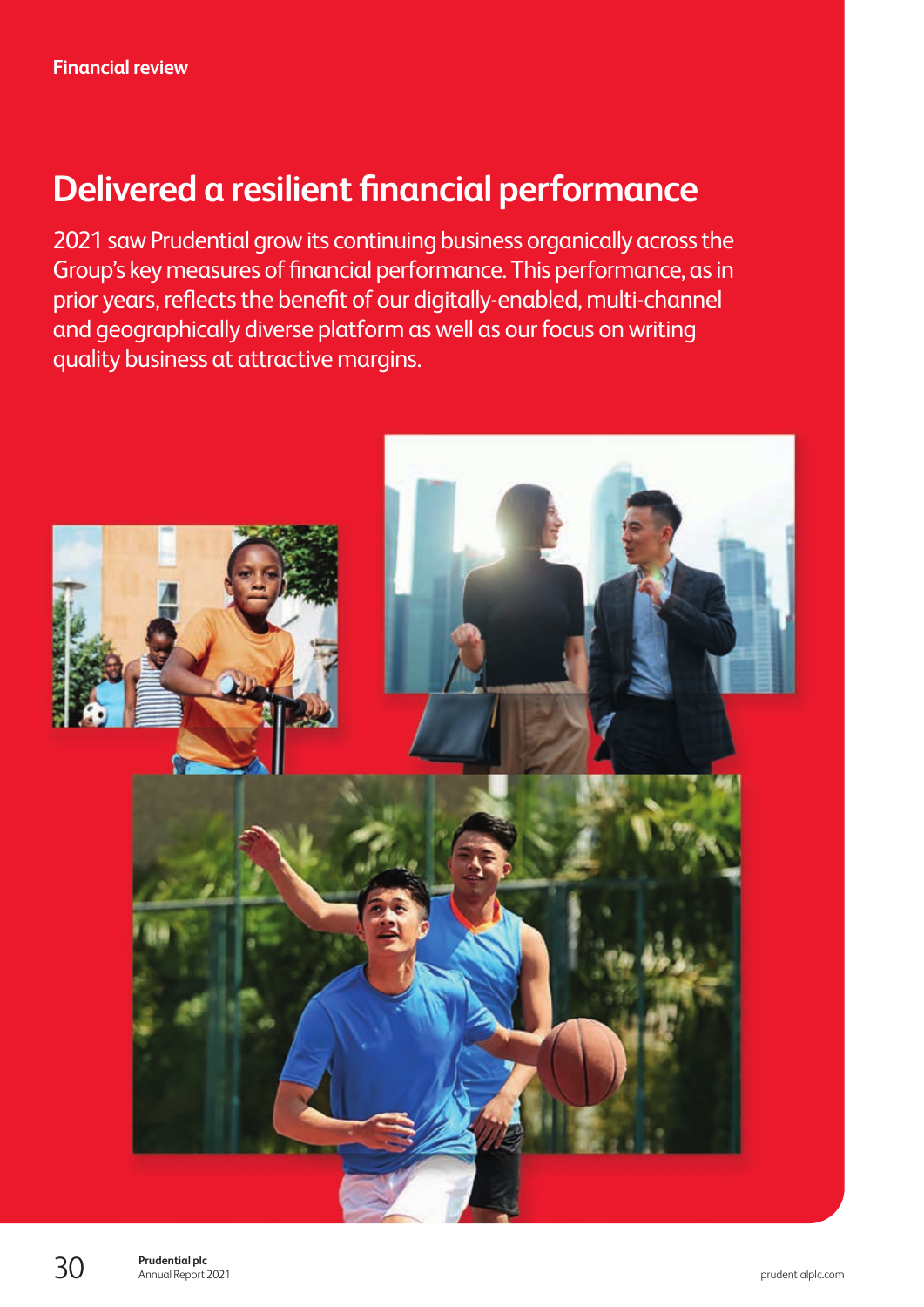Financial statements **Financial statements** European Embedded Value (EEV) basis results **European Embedded Value (EEV) basis results**

Despite the ongoing Covid-19-related disruption, the Group has delivered a robust financial performance as management and staff continued to focus on delivering for our customers.

We successfully completed the demerger of Jackson and restructured the Group's financing, through an equity raise and debt redemption programme. As a result, we start 2022 with materially enhanced financial flexibility, with our leverage ratio at the lower end of our medium-term target range and strong levels of regulatory capital. Going forward, we will benefit from lower interest costs following the redemption and refinancing of debt to date, and by the start of 2023, from a further \$70 million<sup>1</sup> reduction in annual central expenses. We continue to seek increases in the efficiency of our central operations by delayering, de-duplicating and speeding up processes through automation and consolidation of suppliers, while redirecting discretionary spend on IT to support high growth initiatives. Prudential is well placed to profit from the growth opportunities in its Asia and Africa markets on it which it is now entirely focused.

2021 saw continued and varying Covid-19-related disruption in many of our markets. This, and the related continued closure of the Hong Kong-Mainland China border, impacted our overall APE sales performance. The growth of our other markets has, however, mitigated the impact on APE sales and our continued focus on high customer retention and health and protection products has allowed usto continue to grow adjusted IFRS operating profit based on longer term investment returns (adjusted operating profit<sup>2</sup>). Over the course of 2021, global equity market performance varied; the MSCI Asia excluding Japan equity index fell (4) per cent, the HKSI fell (14) per cent while the S&P 500 index increased by 27 per cent. Government yields in many of our markets ended the year higher with the US 10-year yield increasing by 59 basis points to 1.53 per cent. During the year, interest rates were volatile as various geopolitical and Covid-19-related economic impacts developed, most importantly the emergence of material inflationary trends.

The 2021 IFRS results include Jackson up to the date of demerger (13 September 2021) and for financial reporting purposes Jackson is classified as a discontinued operation, with its results excluded from all of our Group KPIs that are focused entirely on the continuing part of our business. At 31 December 2021 our residual 18.4 per cent interest in Jackson is carried at fair value and was valued at \$683 million at this date.

The total IFRS loss after tax for 2021 was \$(2,813) million (2020: \$2,231 million<sup>3</sup> profit after tax), which comprised a \$2,214 million profit after tax from continuing operations and a \$(5,027) million loss after tax from discontinued operations. This loss from discontinued operations is due to the write-down of Jackson to its fair value upon demerger, as required by accounting standards. Further discussion on the loss from discontinued operations is included in the section headed 'Loss from discontinued operations – Jackson' which appears later in this report. As a consequence of the demerger of Jackson, IFRS shareholders' equity fell from \$20.9 billion<sup>4</sup> at the end of 2020 to \$17.1 billion at 31 December 2021. The remainder of this summary will focus on the Group's continuing operations.

As in previous years, we comment on our performance in local currency terms (expressed on a constant exchange rate basis) to show the underlying business trends in periods of currency movement, unless otherwise noted.

In 2021, despite on-going disruption, our digitally-enabled, multi-channel and geographically diversified platform delivered 8 per cent growth<sup>3</sup> in APE sales<sup>5</sup>. Excluding Hong Kong, where border restrictions with Mainland China remained in place, APE sales were 16 per cent higher<sup>3</sup>, with particularly encouraging growth in key markets such as Mainland China, India, Malaysia, the Philippines, Singapore and Thailand. This increase in APE sales was combined with an improvement in new business margins driven by a favourable shift in business mix, which resulted in a 13 per cent increase<sup>3</sup> in Group new business profit<sup>6</sup>. The adjusted operating profit of our life insurance businesses increased by 8 per cent<sup>3</sup> despite higher Covid-19-related claims, and reflects the high quality of our in-force portfolio. Asset management adjusted operating profit increased 10 per cent<sup>3</sup> driven by higher average funds under management following sustained net inflows from our life businesses and improved asset mix. Eastspring's overall funds under management reached \$258.5 billion<sup>7</sup> at 31 December 2021. The Group's overall adjusted operating profit increased 16 per cent<sup>3</sup> reflecting higher life and asset management results and reduced central expenses. Our life and asset management business generated operating free surplus<sup>8</sup> of \$2,071 million up 7 per cent<sup>3</sup> on the prior year. The Group's embedded value was \$47.4 billion at 31 December 2021, with an operating return on embedded value of 8 per cent<sup>9</sup>. The increase from the prior year end was driven mainly by the addition of \$2.5 billion of new business profit and the \$2.4 billion net proceeds<sup>10</sup> of our equity raise.

Our regulatory capital position and central liquidity positions remain robust. After allowing for the effect of planned high-coupon debt redemption in January 2022, the Group's GWS shareholder surplus<sup>11</sup> was \$11.5 billion and cover ratio was 408 per cent. The increase in surplus and cover ratio over 2021 largely reflects the impact of organic capital generation, the proceeds from our equity raise and other positive non-operating movements. The Group's liquidity position remains very sound with \$3.6 billion of holding company cash at the end of the year, of which \$1,725 million was utilised in January 2022 to redeem debt, and \$2.6 billion of undrawn committed facilities.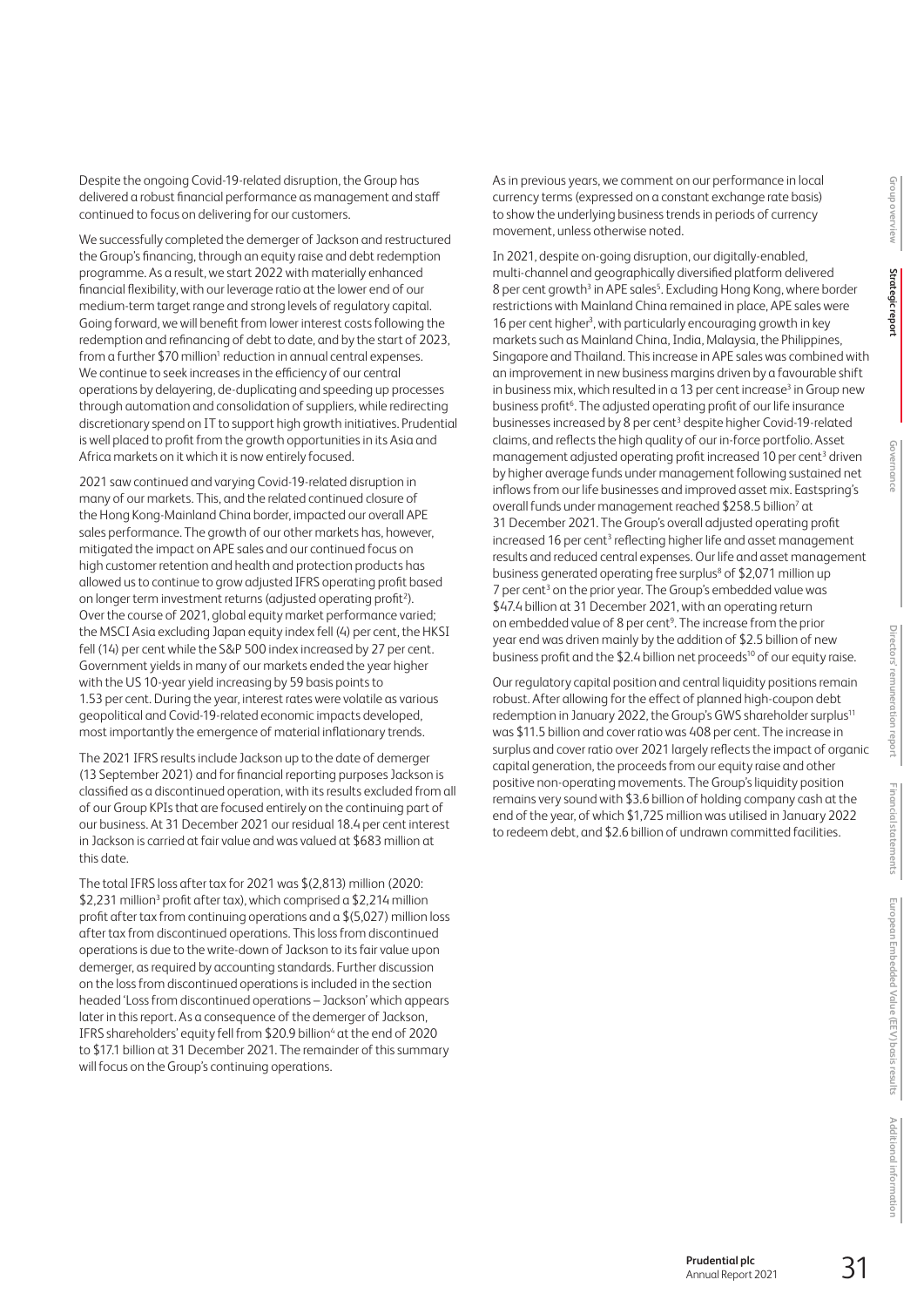# **IFRS profit**

|                                                                              |          | Actual exchange rate |          | Constant exchange rate |          |
|------------------------------------------------------------------------------|----------|----------------------|----------|------------------------|----------|
|                                                                              | 2021 \$m | 2020 \$m             | Change % | 2020 Sm                | Change % |
| Adjusted operating profit based on longer-term investment                    |          |                      |          |                        |          |
| returns before tax from continuing operations                                |          |                      |          |                        |          |
| <b>CPL</b>                                                                   | 343      | 251                  | 37       | 269                    | 28       |
| Hong Kong                                                                    | 975      | 891                  | 9        | 889                    | 10       |
| Indonesia                                                                    | 446      | 519                  | (14)     | 529                    | (16)     |
| Malaysia                                                                     | 350      | 309                  | 13       | 313                    | 12       |
| Singapore                                                                    | 663      | 574                  | 16       | 589                    | 13       |
| Growth markets and other <sup>12</sup>                                       | 932      | 835                  | 12       | 841                    | 11       |
| Long-term business adjusted operating profit                                 | 3,709    | 3.379                | 10       | 3,430                  | 8        |
| Asset management                                                             | 314      | 283                  | 11       | 286                    | 10       |
| Total segment profit from continuing operations                              | 4,023    | 3.662                | 10       | 3,716                  | 8        |
| Investment return and other income                                           | 21       | (15)                 | n/a      | (15)                   | n/a      |
| Interest payable on core structural borrowings                               | (328)    | (316)                | (4)      | (316)                  | (4)      |
| Corporate expenditure                                                        | (298)    | (412)                | 28       | (428)                  | 30       |
| Other income and expenditure                                                 | (605)    | (743)                | 19       | (759)                  | 20       |
| Total adjusted operating profit before tax and restructuring                 |          |                      |          |                        |          |
| and IFRS 17 implementation costs                                             | 3,418    | 2,919                | 17       | 2,957                  | 16       |
| Restructuring and IFRS 17 implementation costs                               | (185)    | (162)                | (14)     | (167)                  | (11)     |
| Total adjusted operating profit before tax                                   | 3,233    | 2.757                | 17       | 2.790                  | 16       |
| Non-operating items:                                                         |          |                      |          |                        |          |
| Short-term fluctuations in investment returns on shareholder-backed business | (458)    | (579)                | 21       | (554)                  | 17       |
| Amortisation of acquisition accounting adjustments                           | (5)      | (5)                  |          | (5)                    |          |
| (Loss) Profit attaching to corporate transactions                            | (94)     | 735                  | n/a      | 733                    | n/a      |
| Profit from continuing operations before tax attributable                    |          |                      |          |                        |          |
| to shareholders                                                              | 2,676    | 2,908                | (8)      | 2,964                  | (10)     |
| Tax charge attributable to shareholders' returns                             | (462)    | (440)                | (5)      | (450)                  | (3)      |
| Profit from continuing operations for the period                             | 2,214    | 2,468                | (10)     | 2,514                  | (12)     |
| Loss from discontinued operations for the period, net of related tax         | (5,027)  | (283)                | n/a      | (283)                  | n/a      |
| (Loss) profit for the period                                                 | (2,813)  | 2.185                | n/a      | 2.231                  | n/a      |

## **IFRS earnings per share**

|                                                                       |                   | Actual exchange rate | Constant exchange rate |                   |          |
|-----------------------------------------------------------------------|-------------------|----------------------|------------------------|-------------------|----------|
|                                                                       | <b>2021</b> cents | <b>2020</b> cents    | Change %               | <b>2020</b> cents | Change % |
| Basic earnings per share based on adjusted operating profit after tax |                   |                      |                        |                   |          |
| from continuing operations                                            | 101.5             | 86.6                 |                        | 87.6              | 16       |
| Basic earnings per share based on:                                    |                   |                      |                        |                   |          |
| Total profit after tax from continuing operations                     | 83.4              | 94.6                 | (12)                   | 96.4              | (13)     |
| Total profit after tax from discontinued operations                   | (161.1)           | (13.0)               | n/a                    | (13.1)            | n/a      |

Segment profit from continuing long-term and asset management business increased by 8 per cent<sup>3</sup> to \$4,023 million. All our major segments, other than Indonesia, delivered growth, with the biggest percentage increase seen in CITIC Prudential Life (CPL). Earnings in the second half of the year were dampened by higher claims costs in Indonesia following a surge of Covid-19 cases in the third quarter, and as medical reimbursement costs continued to trend back to pre-pandemic levels. After allowing for a 20 per cent<sup>3</sup> reduction in central expenditure (before restructuring and IFRS 17 implementation costs), total adjusted operating profit before tax increased to  $$3,233$  million, a 16 per cent<sup>3</sup> increase compared with the prior period.

CPL, our joint venture business in Mainland China, delivered a 28 per cent increase<sup>3</sup> in adjusted operating profit to \$343 million, primarily driven by growth in our in-force portfolio, evident by a 19 per cent growth in recurring premiums in 2021.

In Hong Kong, our adjusted operating profit was up 10 per cent<sup>3</sup> to \$975 million and is driven by our long-term focus on regular premium business and strong retention of both our domestic and Mainland China customers. It also reflects the on-going growth of our health and protection business and, for our flagship critical illness products, the compounding benefit to adjusted operating profit given the accumulating nature of asset shares. Earnings outperformed growth in renewal premiums, as some policies within the with-profits funds reached the end of their premium paying term, albeit they continue to contribute to annual adjusted operating profit through the with-profits bonus mechanism.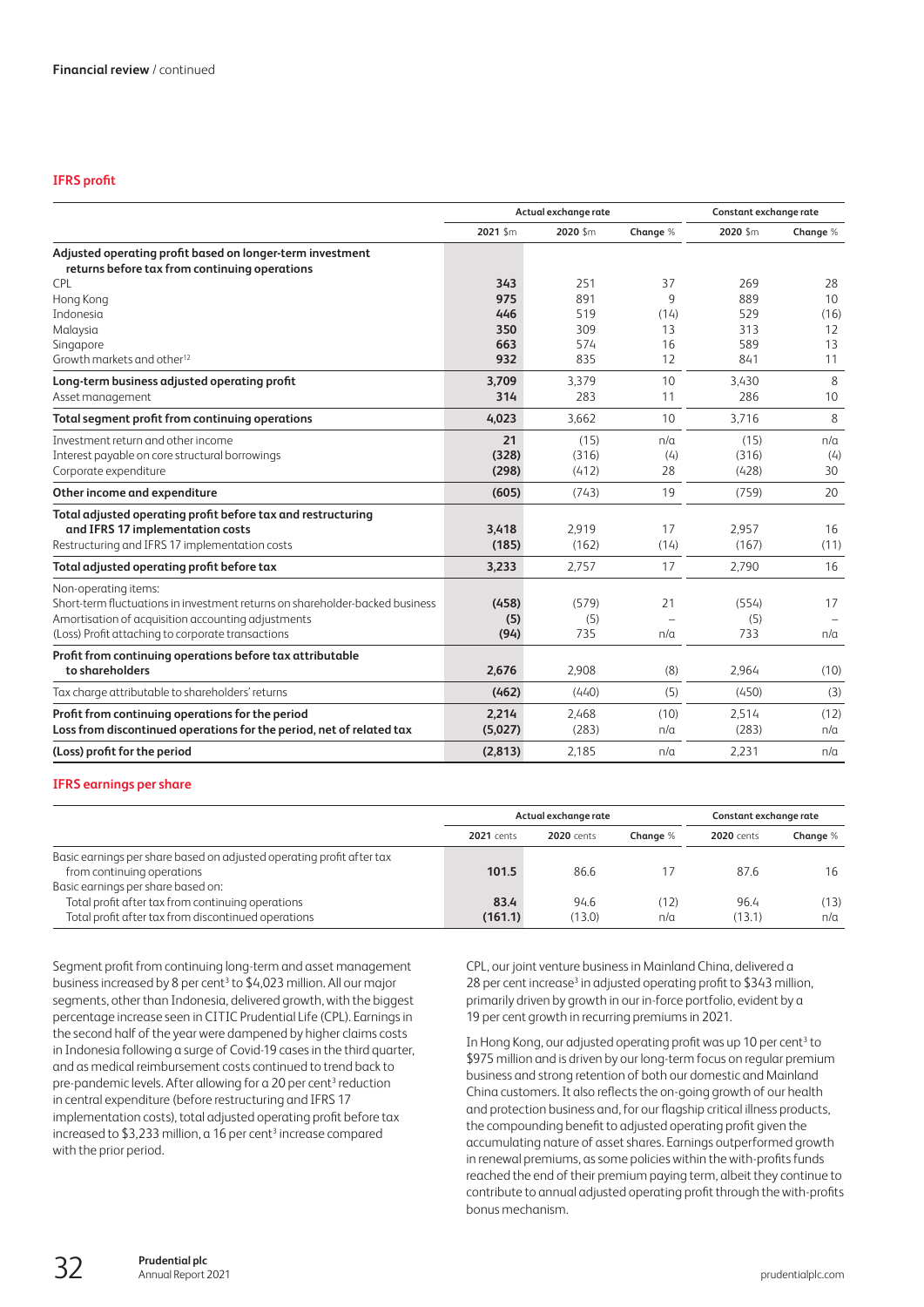In Indonesia, adjusted operating profit reduced by (16) per cent<sup>3</sup> reflecting lower APE sales over recent years and adverse Covid-19 related claims experience.

In Malaysia adjusted operating profit growth of 12 per cent<sup>3</sup> wassupported by the growth of our in-force health and protection business, with shareholder-backed renewal premiums increasing by 8 per cent<sup>3</sup>, and higher fee income as a result of increased funds held within unit-linked funds.

In Singapore, adjusted operating profit increased 13 per cent<sup>3</sup> reflecting the continued growth of our in-force business, including in protection and savings products where we believe demand will continue as the population ages and seeks to meet its health and retirement needs.

The businesses comprising our Growth markets and other segment generated adjusted operating profit growth of 11 per cent<sup>3</sup>, reflective of in-force growth which is supported by APE sales in recent years. Vietnam, the Philippines and Thailand all reported double-digit growth. In Thailand double-digit growth in adjusted operating profit was achieved through APE sales growth from the expansion of the strategic partnerships and resilient in-force growth. In India, the result for the period reflected higher Covid-19-related claims following the large spike in cases seen in the first half of the year.

#### **Long-term insurance business adjusted operating profit drivers**

**Profit margin analysis of long-term insurance continuing operations13**

|                                                                   | Actual exchange rate |               |               |               | Constant exchange rate |               |  |
|-------------------------------------------------------------------|----------------------|---------------|---------------|---------------|------------------------|---------------|--|
|                                                                   | 2021                 |               | 2020          |               | 2020                   |               |  |
|                                                                   | $\mathsf{S}$ m       | Margin<br>bps | $\mathsf{Sm}$ | Margin<br>bps | \$m                    | Margin<br>bps |  |
| Spread income                                                     | 312                  | 66            | 296           | 74            | 304                    | 76            |  |
| Fee income                                                        | 345                  | 103           | 282           | 101           | 287                    | 101           |  |
| With-profits                                                      | 135                  | 16            | 117           | 16            | 118                    | 16            |  |
| Insurance margin                                                  | 2,897                |               | 2,648         |               | 2,689                  |               |  |
| Other income                                                      | 3,239                |               | 3,219         |               | 3,262                  |               |  |
| Total life insurance income                                       | 6,928                |               | 6,562         |               | 6,660                  |               |  |
| Expenses:                                                         |                      |               |               |               |                        |               |  |
| Acquisition costs                                                 | (2,085)              | $(50)$ %      | (1,928)       | $(51)$ %      | (1,964)                | $(50)$ %      |  |
| Administration expenses                                           | (1,656)              | (205)         | (1,591)       | (234)         | (1,609)                | (234)         |  |
| DAC adjustments                                                   | 566                  |               | 382           |               | 392                    |               |  |
| Share of related tax charges from joint ventures and associates   | (44)                 |               | (46)          |               | (49)                   |               |  |
| Long-term insurance business pre-tax adjusted<br>operating profit | 3,709                |               | 3,379         |               | 3,430                  |               |  |

Our adjusted operating profit continues to be based on high-quality drivers. The overall 8 per cent<sup>3</sup> growth in life insurance adjusted operating profit to \$3,709 million (2020: \$3,430 million<sup>3</sup>) was driven principally by 8 per cent<sup>3</sup> growth in insurance margin-related revenues reflecting our ongoing focus on recurring premium health and protection products and the associated continued growth of our in-force business, partially offset by a more normalised claims experience following the lower level of claims seen in 2020 and higher Covid-19 claims in Indonesia and India in 2021.

Fee income increased by 20 per cent<sup>3</sup>, reflecting the beneficial impact of stronger equity markets and premium contributions while spread income increased by 3 per cent<sup>3</sup>, with a fall in margin due to country mix.

With-profits earnings relate principally to the shareholders' share in bonuses declared to policyholders. As these bonuses are typically weighted to the end of a contract, under IFRS, with-profit earnings consequently emerge only gradually over time. The 14 per cent<sup>3</sup> growth in with-profits earnings reflects the ongoing growth in these portfolios.

Other income primarily represents amounts deducted from premiums to cover acquisition costs and administration expenses. As such, the 1 per cent<sup>3</sup> decline (1 per cent increase on an actual exchange rate basis) from 2020 reflects changes in product mix partially offset by higher premiums on shareholder-backed business. Acquisition costs increased in the year, largely due to higher APE sales as compared with the prior year. This increase in acquisition costs has led to an increase in the costs deferred and therefore higher DAC adjustments in the year. Administration expenses, including renewal commissions,  $increased$  by 3 per cent<sup>3</sup> (4 per cent increase on an actual exchange rate basis) reflecting in-force business growth.

**Strategic report**

Strategic repor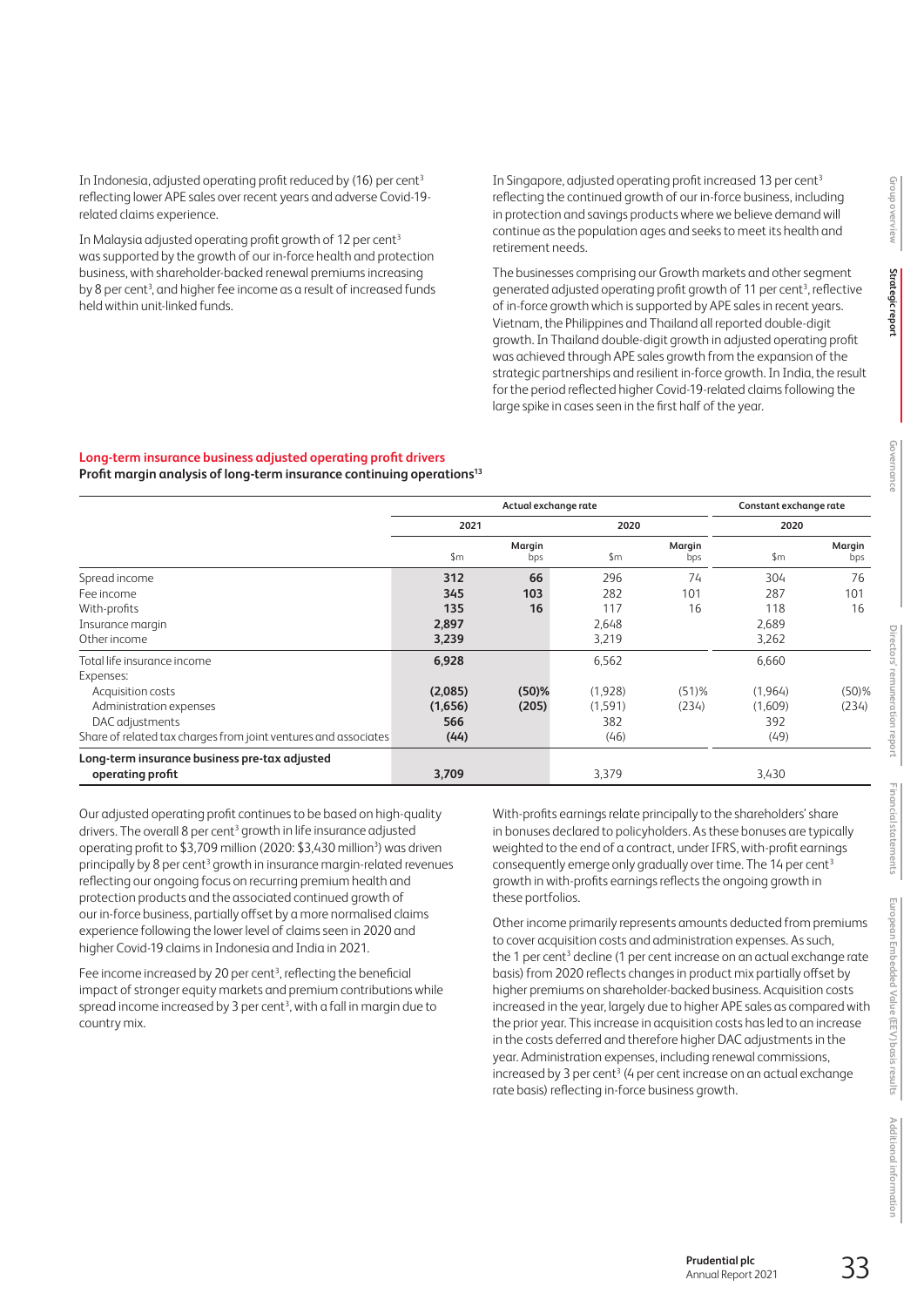## **Asset management**

|                                                                   | 2021 \$m          | 2020 \$m | Change %  |
|-------------------------------------------------------------------|-------------------|----------|-----------|
| Total external net flows*,14                                      | 613               | (9, 972) | n/a       |
|                                                                   |                   |          |           |
| External funds under management <sup>*</sup> (\$bn)               | 94.0              | 93.9     |           |
| Funds managed on behalf of M&G plc (\$bn)                         | 11.5              | 15.7     | (27)      |
| Internal funds under management (\$bn)                            | 153.0             | 138.2    | 11        |
| Total funds under management (\$bn)                               | 258.5             | 247.8    | 4         |
|                                                                   |                   |          |           |
| Analysis of adjusted operating profit<br>Retail operating income  | 449               | 390      | 15        |
| Institutional operating income                                    | 298               | 256      | 16        |
|                                                                   |                   |          |           |
| Operating income before performance-related fees                  | 747               | 646      | 16        |
| Performance-related fees                                          | 15                |          | 114       |
| <b>Operating income (net of commission)</b>                       | 762               | 653      | 17        |
| Operating expense                                                 | (403)             | (336)    | (20)      |
| Group's share of tax on joint ventures' adjusted operating profit | (45)              | (34)     | (32)      |
| Adjusted operating profit                                         | 314               | 283      | 11        |
| Adjusted operating profit after tax                               | 284               | 253      | 12        |
|                                                                   |                   |          |           |
| Average funds managed by Eastspring                               | 251.7bn           | 227.1bn  | 11%       |
| Fee margin based on operating income                              | 30 <sub>bps</sub> | 28bps    | $+2bps$   |
| Cost/income ratio <sup>15</sup>                                   | 54%               | 52%      | $+2$ ppts |

\* Excluding funds managed on behalf of M&G plc.

Eastspring's total funds under management were \$258.5 billion at 31 December 2021 (31 December 2020: \$247.8 billion<sup>4</sup>), reflecting favourable internal net flows and higher equity markets. Compared with 2020, Eastspring's average funds under management increased by 11 per cent<sup>4</sup> (9 per cent on a constant exchange rate basis).

Eastspring saw total net inflows of \$5.8 billion over 2021 (2020:  $$$ (11.5) billion<sup>4</sup>) which included internal net inflows from our life businesses of \$10.7 billion (2020: \$8.5 billion<sup>4</sup>) and from third-parties (excluding money market funds) of \$0.6 billion (2020: \$(10.0) billion4 of outflows). Offsetting these amounts were \$(4.0) billion of net outflows for funds managed on behalf of M&G plc, with further net outflows of about \$(0.9) billion expected in 2022. Third-party net flows were driven by \$1.1 billion of retail net inflows, partly offset by net institutional outflows. Overall there were external net inflows into equity funds and external net outflows from fixed income funds, which contributed to an increase in the retail fee margin.

Eastspring's adjusted operating profit of \$314 million was up 10 per cent compared with the prior period on a constant exchange rate basis (up 11 per cent on an actual exchange rate basis). Operating income before performance related fees was 16 per cent higher<sup>4</sup>, driven by higher average funds under management and a 2 basis points increase in fee margin reflecting an improved asset mix. The cost/income ratio increased to 54 per cent (2020: 52 per cent) reflecting both higher staff costs and investments made in strengthening the capabilities of the business across dimensions including footprint, distribution, investment strategies and customer experience.

#### **Other income and expenditure**

Central corporate expenditure was 30 per cent<sup>3</sup> lower than the prior period reflecting the delivery of the \$180 million of right-sizing of our head office costs alongside the evolving footprint of the business. Annual head office costs are targeted to reduce further by around \$70 million<sup>1</sup> from the start of 2023.

Interest costs on core structural borrowings of \$(328) million (2020: \$(316) million<sup>3</sup>) include interest costs of \$(126) million related to the four tranches of debt that were redeemed in December 2021 and January 2022 using the proceeds from the share offer during the year, which are not expected to recur going forward.

Restructuring costs of \$(185) million (2020: \$(162) million<sup>4</sup>) reflect the Group's substantial and ongoing IFRS 17 project, and one-off costs associated with cost saving, regulatory and other initiatives in our business. IFRS 17 costs are expected to remain elevated until the standard is fully implemented.

**IFRS basis non-operating items from continuing operations** Non-operating items from continuing operations in the year consist mainly of short-term fluctuations in investment returns on shareholder-backed business of negative \$(458) million, (2020: negative \$(554) million<sup>3</sup>), and \$(94) million of costs associated with corporate transactions (2020: gain of \$733 million<sup>3</sup>).

Short-term fluctuations reflect the net impact from an increase in interest rates in most Asia markets on bond asset values and on the valuation interest rates (VIRs) used to determine policyholder liabilities.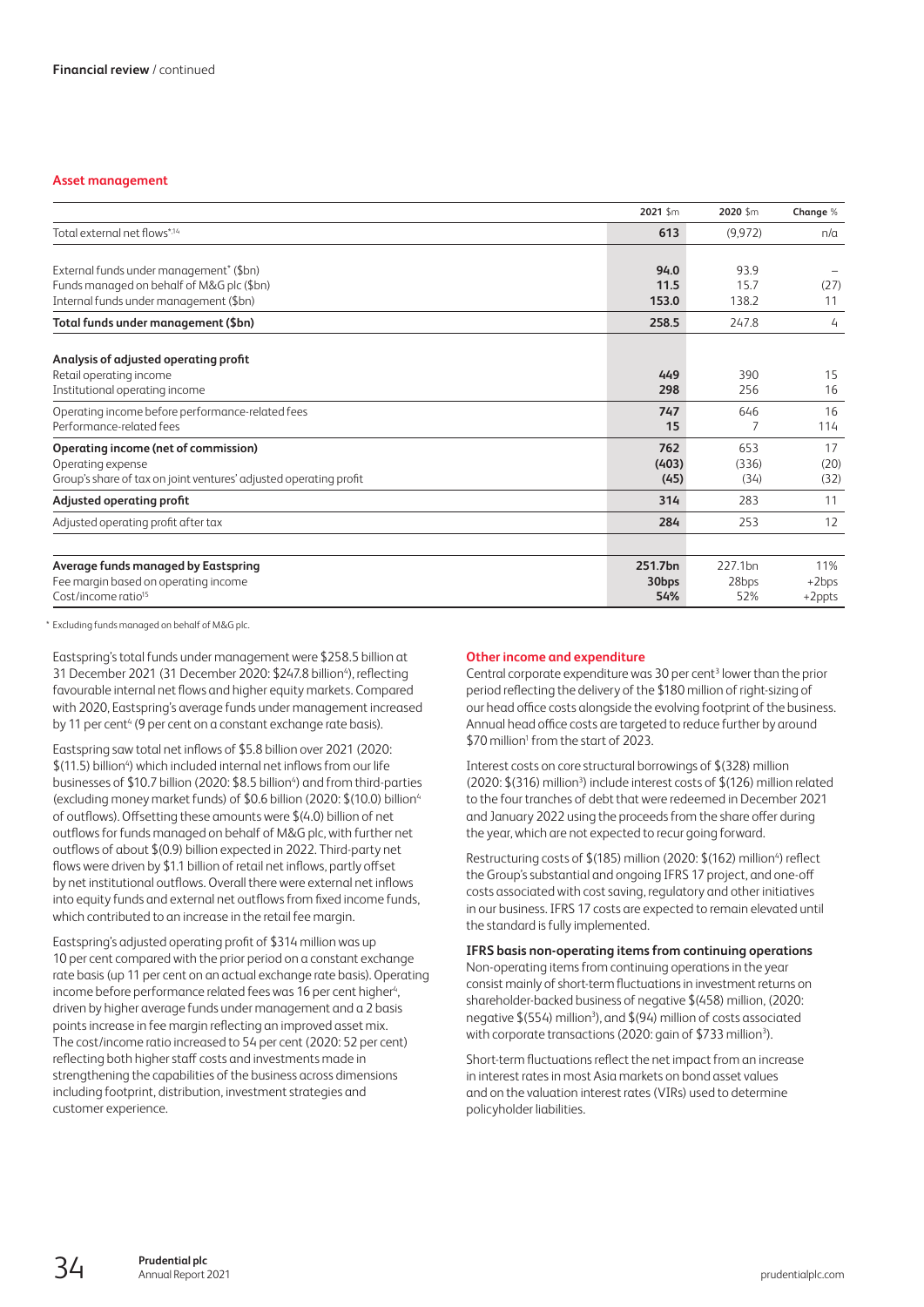Costs associated with corporate transactions of \$(94) million (2020: gain of \$733 million<sup>3</sup>) include the cost incurred by Prudential plc in connection with the separation of Jackson including key management changes. See note D1.1 in the IFRS financial statements for further information.

#### **IFRS effective tax rates for continuing operations**

In 2021, the effective tax rate on adjusted operating profit was 17 per cent (2020: 18 per cent). The decrease in the 2021 effective tax rate reflects the resolution of some historic issues at lower amounts than had been provided for.

The effective tax rate on total IFRS profit in 2021 was 17 per cent (2020: 15 per cent). The increase in the 2021 effective tax rate reflects the adverse impact of investment losses on which no tax credit is recognised.

The effective tax rate on adjusted operating profit in 2022 is expected to be similar to 2021. From 2023 onwards, the effective tax rate on adjusted operating profit is likely to be impacted by a combination of the OECD proposals to implement a global minimum tax rate of 15 per cent and some jurisdictions where Prudential operates

implementing a domestic minimum tax based on the OECD proposals. The OECD rules are complex and require detailed analysis and consideration which is ongoing. A further update will be provided in the half-year 2022 results.

## **Total tax contributions from continuing operations**

The Group continues to make significant tax contributions in the jurisdictions in which it operates, with \$1,071 million remitted to tax authorities in 2021. This was lower than the equivalent amount of \$1,208 million<sup>4</sup> remitted in 2020 principally due to the timing of when various tax payments became due.

## **Tax strategy**

The Group publishes its tax strategy annually which, in addition to complying with the mandatory UK (Finance Act 2016) requirements, also includes a number of additional disclosures, including a countryby-country disclosure of revenues, profits, average employee numbers and taxes for all jurisdictions where more than \$5 million tax was paid. This disclosure is included as a way of demonstrating that our tax footprint (ie where we pay taxes) is consistent with our business footprint. An updated version of the tax strategy, including 2021 data, will be available on the Group's website before 31 May 2022.

## **Loss from discontinued operations – Jackson**

On 13 September 2021 Prudential completed the demerger of its US operations (Jackson) from the Group. Accordingly Jackson has been presented as discontinued within these financial statements.

The total loss from discontinued operations after tax was \$(5,027) million (2020: \$(283) million), as included in the IFRS profit table above. This comprises the following amounts:

|                                                                                                             | 2021 Sm        | 2020 Sm      |
|-------------------------------------------------------------------------------------------------------------|----------------|--------------|
| Profit (loss) before tax<br>Tax (charge) credit                                                             | 2,317<br>(363) | (760)<br>477 |
|                                                                                                             |                |              |
| Profit (loss) after tax                                                                                     | 1.954          | (283)        |
| Re-measurement to fair value on demerger                                                                    | (8,259)        |              |
| Cumulative valuation movements on available-for-sale debt securities, net of related tax and change in DAC, |                |              |
| and net investment hedges recycled from other comprehensive income                                          | 1.278          |              |
| Loss for the period                                                                                         | (5,027)        | (283)        |
| Loss for the period attributable to shareholders                                                            | (4,234)        | (340)        |

Jackson's profit before tax included in the Group's full-year 2021 results of \$2,317 million reflects the eight and a half month period to 13 September 2021, at which point it was demerged and ceased to be part of the Prudential Group. Jackson's loss before tax for the prior year of \$(760) million reflects the 12 months to 31 December 2020 and was calculated after including a \$804 million one-off pre-tax gain that arose as a result of reinsuring substantially all of Jackson's in-force portfolio of US fixed and fixed index annuities to Athene Life Re Ltd. The key driver of the increase in IFRS profit in the current period was the impact of market interest rates on the value of Jackson's product guarantees. In 2020, falling interest rates, with yields on US treasuries falling by almost one percentage point over the year, and steeply rising equity markets, led to \$(4,262) million of losses which were classified as short-term investment fluctuations. Short-term investment fluctuations in the current year up to the demerger reflect gains from the impact of increases in interest rates on the value of Jackson's product guarantees, offset by derivative losses from higher equity volatility and rising equity markets, resulting in a more muted overall short-term investment fluctuation gain of \$15 million for 2021. Excluding the impact of these market movements, Jackson's underlying performance in the period benefited from higher fee income from variable annuity products, reflecting increases in separate account balances.

The effective tax rate on Jackson's profit before tax was 16 per cent (2020: 63 per cent). The 2021 effective tax rate is a more typical rate in contrast to 2020 where the rate reflected the mathematical combination of a tax charge on adjusted operating profit and a much higher tax credit on non-operating losses.

In accordance with IFRS requirements, immediately prior to demerger, Jackson was written down to its fair value as at the demerger date of \$2,506 million. Applying this fair value has resulted in a loss on re-measurement after tax of \$(8,259) million.

As a result of the demerger of Jackson, accumulated balances of \$1,278 million previously recognised through other comprehensive income, largely relating to financial instruments held by Jackson classified as available for sale, have been recycled from other comprehensive income to the income statement. This gain is matched by an equal and opposite recycling movement in other comprehensive income, with no net impact on shareholders' equity.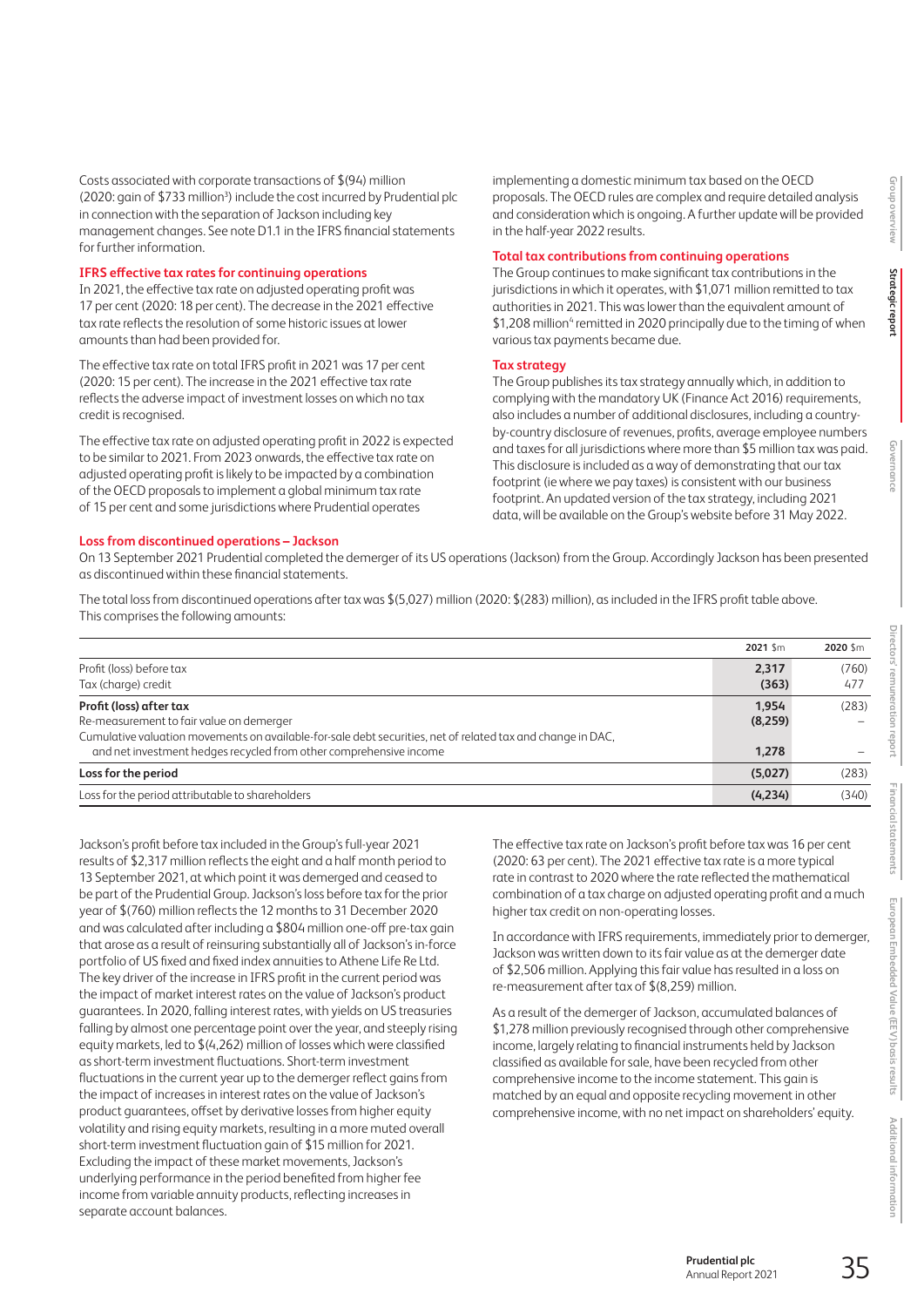On 13 September 2021, the Group distributed shares in Jackson Financial Inc. representing a 69.2 per cent economic interest, to the Group's shareholders as a dividend in-specie with a value of \$(1,735) million. Immediately following the demerger, the Group retained a 19.7 per cent economic interest in Jackson Financial Inc. which was recognised as a financial investment, measured at fair value. On 13 December 2021, Jackson announced, as part of its previously disclosed \$300 million share repurchase programme, the repurchase of 2,242,516 shares of its Class A common stock from Prudential. With this repurchase activity, Prudential's remaining economic interest in Jackson was 18.4 per cent as of 31 December 2021 (18.5 per cent voting interest).

## **Shareholders' equity**

#### **Group IFRS shareholders' equity**

|                                                                                                                    | 2021 Sm          | 2020 \$m |
|--------------------------------------------------------------------------------------------------------------------|------------------|----------|
| Adjusted operating profit after tax attributable to shareholders from continuing operations                        | 2,668            | 2,250    |
|                                                                                                                    |                  |          |
| Profit from continuing operations for the period                                                                   | 2,214            | 2,468    |
| Less non-controlling interest from continuing operations                                                           | (22)             | (10)     |
| Profit after tax for the period attributable to shareholders from continuing operations                            | 2,192            | 2,458    |
| Net decrease in shareholders' equity from discontinued operations (see note D1.2 in the IFRS financial statements) | (6,283)          | (418)    |
| Demerger dividend in-specie of Jackson                                                                             | (1,735)          |          |
| Exchange movements, net of related tax                                                                             | (165)            | 239      |
| Other external dividends                                                                                           | (421)            | (814)    |
| Issue of equity shares                                                                                             | 2,382            | 13       |
| Other (including revaluation of Jackson residual interest since demerger)                                          | 240              | (77)     |
| Net (decrease) increase in shareholders' equity                                                                    | (3,790)          | 1,401    |
| Shareholders' equity at beginning of the period                                                                    | 20,878           | 19,477   |
| Shareholders' equity at end of the period                                                                          | 17,088           | 20,878   |
| Shareholders' value per share <sup>15</sup>                                                                        | 622 <sub>¢</sub> | 800⊄     |

Group IFRS shareholders' equity decreased from \$20.9 billion at the start of 2021 to \$17.1 billion<sup>4</sup> at 31 December 2021. This fall was driven by an \$(8.0) billion decrease in equity as a result of the demerger of Jackson. Excluding this amount, shareholders' equity increased by \$4.2 billion reflecting a successful issuance of new share capital on the Hong Kong stock exchange in October 2021 and profits generated in 2021 by the continuing business, offset by dividend payments of \$(0.4) billion and adverse exchange movements of \$(0.2) billion.

#### **New business performance**

#### **EEV new business profit and APE new business sales (APE sales)**

|                           | Actual exchange rate |                                  |                     |                                  |                     | Constant exchange rate           |                     |                                  |                     |                                  |
|---------------------------|----------------------|----------------------------------|---------------------|----------------------------------|---------------------|----------------------------------|---------------------|----------------------------------|---------------------|----------------------------------|
|                           | 2021 Sm              |                                  | 2020 Sm             |                                  | Change %            |                                  | 2020 Sm             |                                  | Change %            |                                  |
|                           | <b>APE</b><br>sales  | <b>New</b><br>business<br>profit | <b>APE</b><br>sales | <b>New</b><br>business<br>profit | <b>APE</b><br>sales | <b>New</b><br>business<br>profit | <b>APE</b><br>sales | <b>New</b><br>business<br>profit | <b>APE</b><br>sales | <b>New</b><br>business<br>profit |
| <b>CPL</b>                | 776                  | 352                              | 582                 | 269                              | 33                  | 31                               | 623                 | 288                              | 25                  | 22                               |
| Hong Kong                 | 550                  | 736                              | 758                 | 787                              | (27)                | (6)                              | 757                 | 786                              | (27)                | (6)                              |
| Indonesia                 | 252                  | 125                              | 267                 | 155                              | (6)                 | (19)                             | 271                 | 158                              | (7)                 | (21)                             |
| Malaysia                  | 461                  | 232                              | 346                 | 209                              | 33                  | 11                               | 351                 | 212                              | 31                  | 9                                |
| Singapore                 | 743                  | 523                              | 610                 | 341                              | 22                  | 53                               | 626                 | 350                              | 19                  | 49                               |
| Growth markets and other* | 1,412                | 558                              | 1,245               | 440                              | 13                  | 27                               | .262                | 446                              | 12                  | 25                               |
| Total <sup>*</sup>        | 4,194                | 2,526                            | 3,808               | 2,201                            | 10                  | 15                               | 3,890               | 2,240                            | 8                   | 13                               |
| Total new business margin |                      | 60%                              |                     | 58%                              |                     |                                  |                     | 58%                              |                     |                                  |

\* The 2020 new business profit results exclude contributions from Africa.

APE sales increased by 8 per cent<sup>3</sup> to \$4,194 million and related new business profit increased by 13 per cent<sup>3</sup>. Outside Hong Kong, overall APE sales were 16 per cent<sup>3</sup> higher and new business profit increased by 23 per cent<sup>3</sup>. The increase in new business profit was driven principally by the increase in APE sales and the effect of favourable product mix changes. Detailed discussion of new business performance by segment is presented in the Strategic and operating review.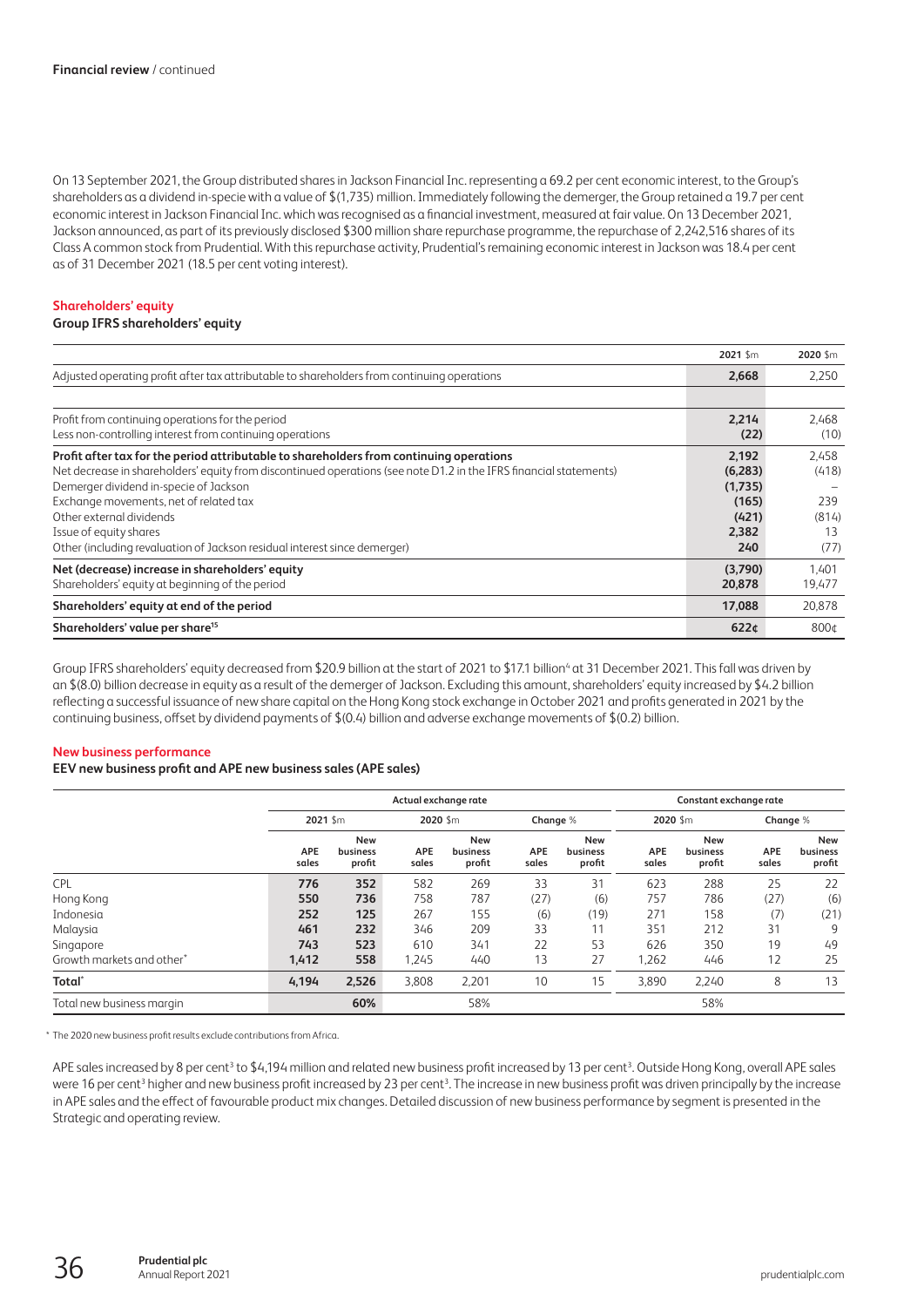## **Greater China presence**

Prudential has a significant footprint in the Greater China region, with businesses in Mainland China (through its holding CPL), Hong Kong and Taiwan. The Group is joint-headquartered in London and Hong Kong and its regulator is the Hong Kong Insurance Authority. The Group, and the location of its employees, including key executives, has shifted further towards Hong Kong over the years, with 65 per cent of head office staff now located in Hong Kong.

The table below demonstrates the significant proportion of the Group's financial measures that were contributed by our Hong Kong, CPL and Taiwan businesses.

|                                                                          | Gross premiums earned <sup>+</sup> |                  | New business profit $†$ |                |
|--------------------------------------------------------------------------|------------------------------------|------------------|-------------------------|----------------|
|                                                                          | $2021$ \$m                         | 2020 Sm          | 2021 Sm                 | 2020 \$m       |
| Total Greater China*<br>Total Group <sup>*</sup> (continuing operations) | 14,335<br>28,796                   | 14.179<br>26.728 | 1,181<br>2,526          | 1,144<br>2,201 |
| Percentage of total                                                      | 50%                                | 53%              | 47%                     | 52%            |

\* Total Greater China represents the amount contributed by the life business in Hong Kong, Taiwan and the Group's share of the amounts earned by CPL. The Group total includes the Group's share of the amounts earned by all life associates and JVs.

† The gross earned premium amount shown above differs from that shown in the income statement as it includes the Group's share of amounts earned by associates and JVs. A reconciliation to the amount included in the income statements is included in note II of the Additional unaudited financial information.

‡New business profit results for full year 2020 exclude contributions from Africa.

#### **EEV basis results**

## **EEV basis results from continuing operations**

|                                                                                                                               | Actual exchange rate  |                       |            | Constant exchange rate |                 |  |
|-------------------------------------------------------------------------------------------------------------------------------|-----------------------|-----------------------|------------|------------------------|-----------------|--|
|                                                                                                                               | 2021 Sm               | 2020 Sm               | Change %   | 2020 \$m               | Change %        |  |
| New business profit<br>Profit from in-force business                                                                          | 2,526<br>1,630        | 2,201<br>1,926        | 15<br>(15) | 2,240<br>1,948         | 13<br>(16)      |  |
| <b>Operating profit from long-term business</b><br>Asset management<br>Other income and expenditure <sup>16</sup>             | 4,156<br>284<br>(897) | 4,127<br>253<br>(979) | 12<br>8    | 4.188<br>255<br>(999)  | (1)<br>11<br>10 |  |
| Operating profit for the period from continuing operations                                                                    | 3,543                 | 3,401                 | 4          | 3,444                  | 3               |  |
| Non-operating profit                                                                                                          | (306)                 | 573                   | (153)      | 585                    | (152)           |  |
| Profit for the period from continuing operations                                                                              | 3,237                 | 3,974                 | (19)       | 4,029                  | (20)            |  |
| Dividends paid<br>Share capital issued<br>Other movements                                                                     | (421)<br>2,382<br>231 | (814)<br>13<br>384    |            |                        |                 |  |
| Net increase in EEV shareholders' equity from continuing operations                                                           | 5,429                 | 3,557                 |            |                        |                 |  |
| EEV shareholders' equity from continuing operations at 1 Jan<br>EEV shareholders' equity from continuing operations at 31 Dec | 41,926<br>47,355      | 38,369<br>41,926      |            |                        |                 |  |
| % New business profit/average EEV shareholders' equity for continuing<br>long-term business operations*                       | 6%                    | 5%                    |            |                        |                 |  |
| % Operating profit/average EEV shareholders' equity for continuing operations                                                 | 8%                    | 8%                    |            |                        |                 |  |

| <b>EEV</b> shareholders' equity                               |                    | 31 Dec 2021 \$m 31 Dec 2020 \$m |
|---------------------------------------------------------------|--------------------|---------------------------------|
| Represented by:                                               |                    |                                 |
| <b>CPL</b>                                                    | 3.114              | 2.798                           |
| Hong Kong                                                     | 21,460             | 20,156                          |
| <i>Indonesia</i>                                              | 2,237              | 2,630                           |
| Malaysia                                                      | 3,841              | 4,142                           |
| Singapore                                                     | 7,732              | 8,160                           |
| Growth markets and other                                      | 6,262              | 4,975                           |
| Embedded value from long-term business excluding goodwill     | 44.646             | 42.861                          |
| Asset management and other excluding goodwill                 | 1,931              | (1,756)                         |
| Goodwill attributable to equity holders                       | 778                | 821                             |
| EEV shareholders' equity from continuing operations           | 47,355             | 41,926                          |
| EEV shareholders' equity from discontinued operations         |                    | 12,081                          |
| <b>Group EEV shareholders' equity</b>                         | 47,355             | 54,007                          |
| EEV shareholders' equity per share from continuing operations | 1,725¢             | 1,607¢                          |
| Group EEV shareholders' equity per share                      | 1.725 <sub>0</sub> | 2.070 <sub>0</sub>              |

\* Excluding goodwill attributable to equity holders.

**Additional information**

Additional information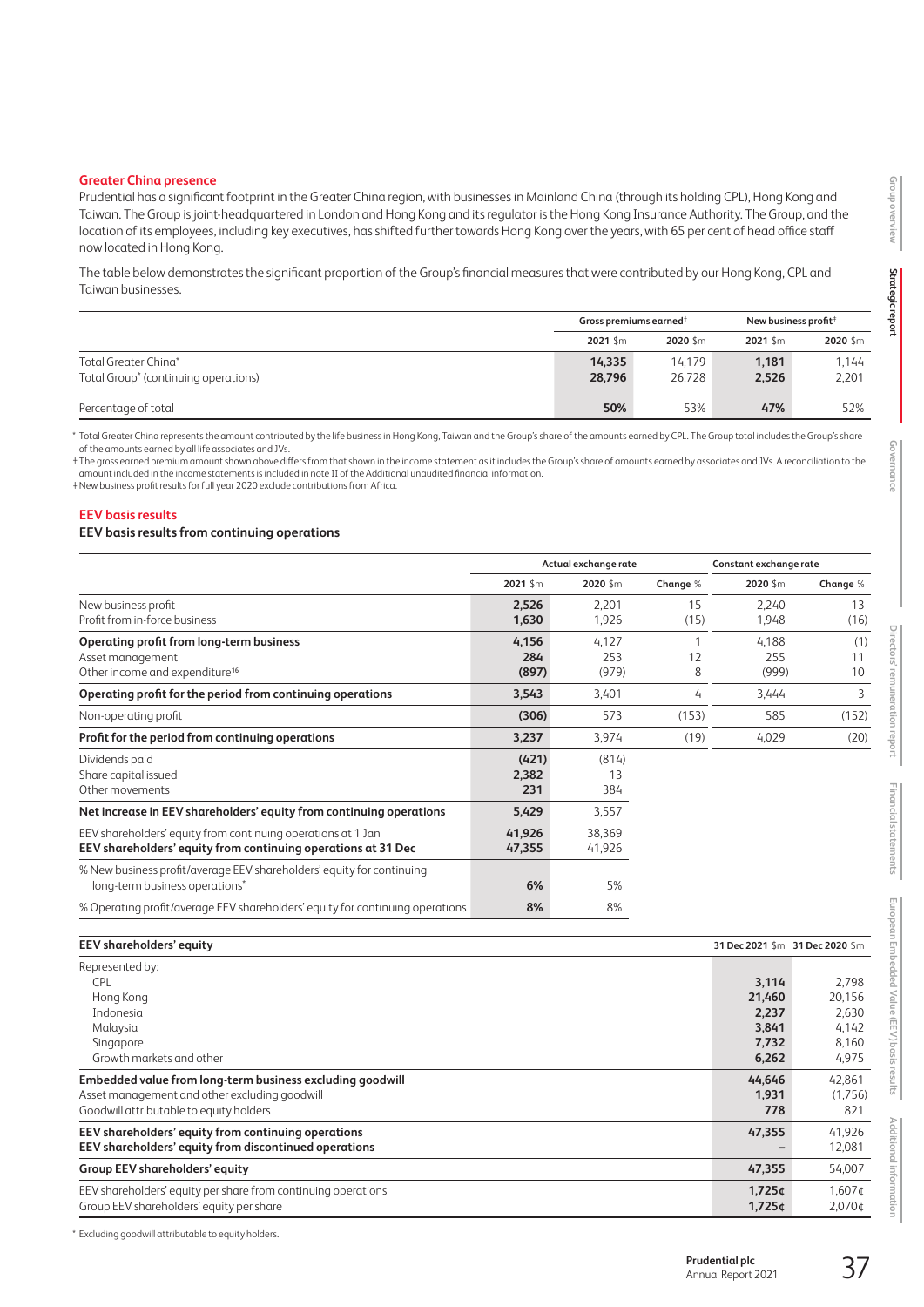The results of the continuing operations of the Group on an EEV basis consist of the results of profits on an EEV basis from long-term and asset management business together with corporate costs and dividends paid.

EEV operating profit from continuing operations increased by 3 per cent<sup>3</sup> to \$3,543 million (2020: \$3,444 million). This was driven by increased new business and asset management profit (as previously discussed) and reduced central expenses, offset by lower profit from in-force long-term business.

The profit from in-force long-term business is driven by the expected return and effects of operating assumption changes, if any, and operating experience variances. The expected return increased by 24 per cent<sup>3</sup> above the prior year reflecting the combined effects of underlying business growth and the impact of higher interest ratesincreasing the risk discount rate under our active basis EEV methodology. Operating assumption and experience variances were negative \$(131) million on a net basis reflecting a number of factors including short-term persistency impacts and higher claims linked to Covid-19. Indonesia and India claims costs were elevated given the significant level of Covid-19 cases seen in the mid-to-late part of 2021. While we have continued to see better than expected claims experience on our medical reimbursement business, this is lower than in prior periods and so operating variances have fallen when compared with the prior year.

The non-operating loss of  $$(306)$  million (2020:  $$585$  million<sup>3</sup> profit) islargely driven by rising interest rates over the year leading to reduced bond valuations, which more than offset the beneficial impact of these changes on future profits.

Overall, EEV shareholders' equity from continuing operations increased at 31 December 2021 to \$47.4 billion (31 December 2020: \$41.9 billion<sup>4</sup>). Of this, \$44.6 billion (31 December 2020: \$42.9 billion<sup>4</sup>) relates to the value of the long-term business. This amount includes our share of our India associate valued using embedded value principles. The market capitalisation of this associate at 31 December 2021 was circa \$10.8 billion, which compares with a publicly reported embedded value of circa \$4.1 billion at 30 September 2021, Prudential's share of which is the basis of the Group's EEV reporting.

As well as the long-term business amounts, EEV includes the value of the asset management businesses on an IFRS basis, the net assets of the central holding companies and the goodwill attributable to shareholders, all valued on an IFRS basis. Included within these amounts at 31 December 2021 is the benefit of our \$2.4 billion equity raise and \$683 million for our 18.4 per cent economic interest in Jackson, which is measured at fair value. EEV shareholders' equity on a per share basis at 31 December 2021 was 1,725 cents (31 December 2020: 1,607 cents based on continuing operations and excluding Jackson residual interest).

## **Group free surplus generation from continuing operations**

Operating free surplus generation is the financial metric we use to measure the internal cash generation of our business operations and for our life operations is generally based on (with adjustments) the capital regimes that apply locally in the various jurisdictions in which the Group operates. It represents amounts emerging from the in-force business during the year, net of amounts reinvested in writing new business. For asset management businesses, it equates to post-tax adjusted operating profit for the year.

For long-term business, free surplus is generally based on (with adjustments) the excess of the regulatory basis net assets for EEV reporting purposes (total net worth) over the capital required to support the covered business. In general, assets deemed to be inadmissible on a local regulatory basis are included in total net worthwhere considered recognisable on an EEV basis. For asset management and other non-insurance operations (including the Group's central operations), free surplus is taken to be IFRS basis shareholders' equity, net of goodwill attributable to shareholders, with central Group debt recorded as free surplus to the extent that it is classified as capital resources under the Group's capital regime. Following the application of the GWS Framework, both subordinated and senior debt are treated as capital for the purposes of free surplus at 31 December 2021.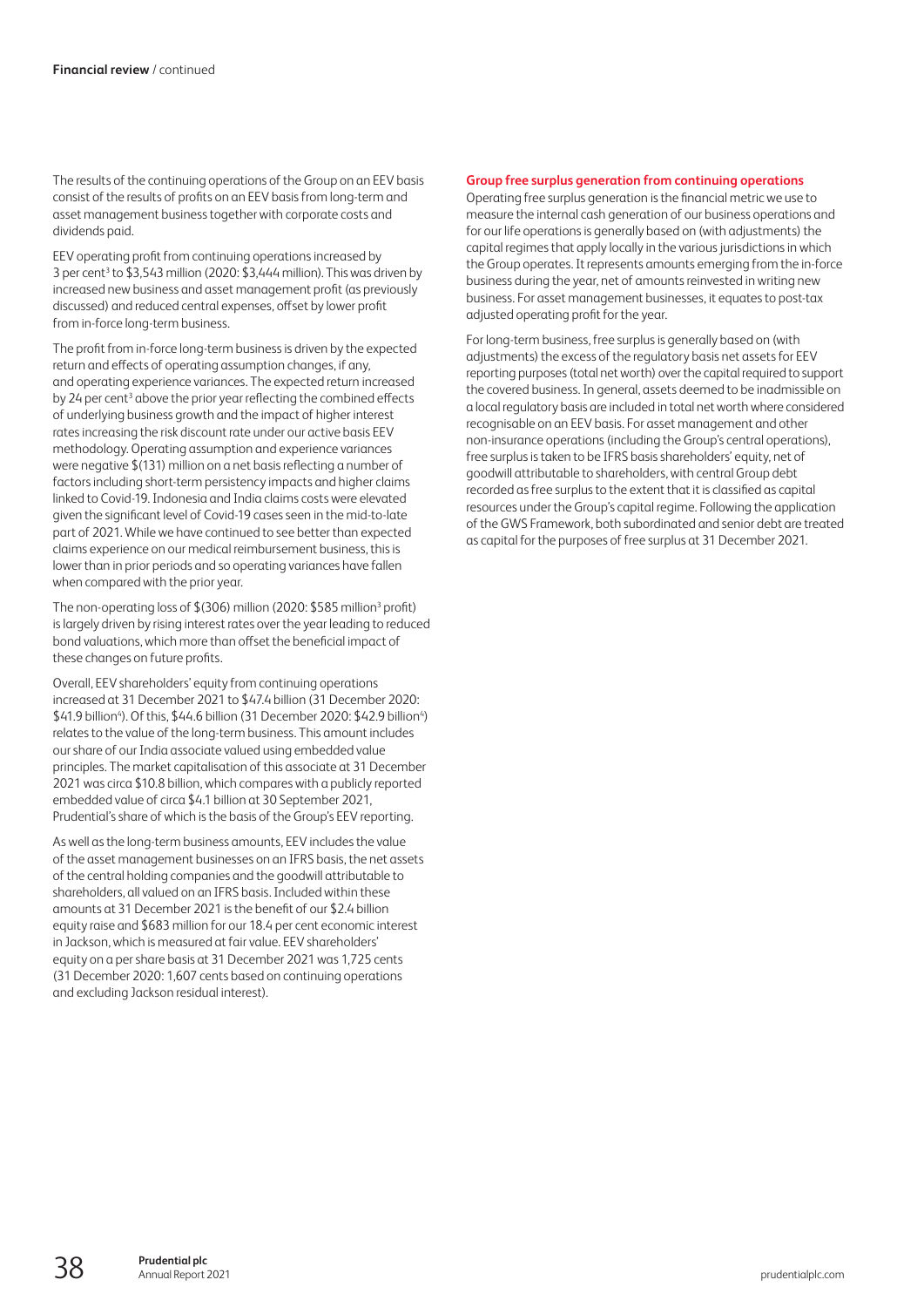## **Analysis of movement in Group free surplus8**

|                                                                              |          | Actual exchange rate |          | Constant exchange rate |          |  |
|------------------------------------------------------------------------------|----------|----------------------|----------|------------------------|----------|--|
|                                                                              | 2021 \$m | 2020 Sm              | Change % | 2020 \$m               | Change % |  |
| Expected transfer from in-force business and return on existing free surplus | 2,497    | 1.979                | 26       | 2.016                  | 24       |  |
| Changes in operating assumptions and experience variances                    | (173)    | 215                  | (180)    | 220                    | (179)    |  |
| Operating free surplus generated from in-force life business                 |          |                      |          |                        |          |  |
| before restructuring costs                                                   | 2,324    | 2,194                | 6        | 2,236                  | 4        |  |
| Investment in new business                                                   | (537)    | (559)                | 4        | (563)                  | 5        |  |
| Asset management                                                             | 284      | 253                  | 12       | 255                    | 11       |  |
| Operating free surplus generated from life business and asset                |          |                      |          |                        |          |  |
| management before restructuring costs                                        | 2,071    | 1,888                | 10       | 1,928                  | 7        |  |
| Central costs and eliminations (net of tax):                                 |          |                      |          |                        |          |  |
| Net interest paid on core structural borrowings                              | (328)    | (307)                | (7)      | (307)                  | (7)      |  |
| Corporate expenditure                                                        | (292)    | (412)                | 29       | (428)                  | 32       |  |
| Other items and eliminations                                                 | (103)    | (107)                | 4        | (107)                  | 4        |  |
| Restructuring and IFRS 17 implementation costs (net of tax)                  | (169)    | (147)                | (15)     | (151)                  | (12)     |  |
| Net Group operating free surplus generated for continuing operations         | 1,179    | 915                  | 29       | 935                    | 26       |  |
| Non-operating and other movements, including foreign exchange                | 330      | 281                  |          |                        |          |  |
| Recognition of residual interest in Jackson at demerger                      | 493      |                      |          |                        |          |  |
| External cash dividends                                                      | (421)    | (814)                |          |                        |          |  |
| Share capital issued                                                         | 2,382    | 13                   |          |                        |          |  |
| Treatment of grandfathered debt instruments under the GWS Framework          | 1,995    |                      |          |                        |          |  |
| Net subordinated debt issuance/redemption                                    | (232)    |                      |          |                        |          |  |
| Increase (decrease) in Group free surplus from continuing operations         |          |                      |          |                        |          |  |
| before amounts attributable to non-controlling interests                     | 5,726    | 395                  |          |                        |          |  |
| Change in amounts attributable to non-controlling interests                  | (21)     | (10)                 |          |                        |          |  |
| Free surplus at 1 Jan from continuing operations                             | 8,344    | 7,959                |          |                        |          |  |
| Free surplus at 31 Dec from continuing operations                            | 14.049   | 8,344                |          |                        |          |  |
| Comprising:                                                                  |          |                      |          |                        |          |  |
| Free surplus of life insurance and asset management operations               | 6,650    | 5,983                |          |                        |          |  |
| Central operations                                                           | 7,399    | 2,361                |          |                        |          |  |

The in-force business generated \$2,324 million of free surplus in 2021, an increase of 4 per cent<sup>3</sup> from 2020 with growth curtailed by higher Covid claims costs in Indonesia and India. Despite the overall increase in APE sales, up 8 per cent as discussed above, the cost of investment in this new business improved by 5 per cent<sup>3</sup> reflecting favourable business mix and economics, supporting the 13 per cent<sup>3</sup> increase in new business profit discussed above. In 2021 the value created from writing new business, as measured by new business profit, was nearly five times the capital invested. After allowing for an 11 per cent<sup>3</sup> increase in asset management earnings on an after tax basis (discussed in the commentary on IFRS above), operating free surplus generation by our life and asset management business increased by 7 per cent<sup>3</sup> to  $$2,071$  million.

Combining free surplus generated by the life and asset management business with a reduction in central costs of 14 per cent<sup>3</sup> offset by (12) per cent<sup>3</sup> increase in restructuring and IFRS 17 implementation costs, total Group operating free surplus generation from continuing operations was 26 per cent<sup>3</sup> higher at \$1,179 million.

Free surplus at 31 December 2021 was \$14.0 billion, after allowing forfree surplus generation in the period and a \$2.4 billion uplift from the equity raise, \$0.5 billion from the recognition of the Group's residual interest in Jackson, \$(0.2) billion from net redemption of debt and \$2.0 billion from the recognition of senior debt under the GWS Framework<sup>17</sup>. This uplift for the debt differs from the \$1.6 billion recognised in the Group's capital resources as, prior to the adoption of GWS, senior debt was deducted from free surplus at market value rather than at cost. \$1,725 million of the free surplus held at the year end was used in January 2022 to complete the planned debt redemption.

# **Dividend**

Reflecting the Group's capital allocation priorities, a portion of capital generation will be retained for reinvestment in the business, and dividends will be determined primarily based on the Group's operating capital generation after allowing for the capital strain of writing new business and recurring central costs. Dividends are expected to grow broadly in line with the growth in the Group's operating free surplus generation net of right-sized central costs, and will be set taking into account financial prospects, investment opportunities and market conditions. Accordingly, the Board has approved a 2021 second interim ordinary cash dividend of 11.86 cents per share (2020: 10.73 cents per share). Combined with the first interim ordinary cash dividend of 5.37 cents per share (2020: 5.37 cents per share), the Group's total 2021 cash dividend is 17.23 cents per share (2020: 16.10 cents per share), an increase of 7 per cent.

**Prudential plc** 

**Group overview**

Group overview

**Strategic report**

Strategic repo

**Governance**

**Directors' remuneration report**

Directors' remuneration report

**Financial statements**

Financial statements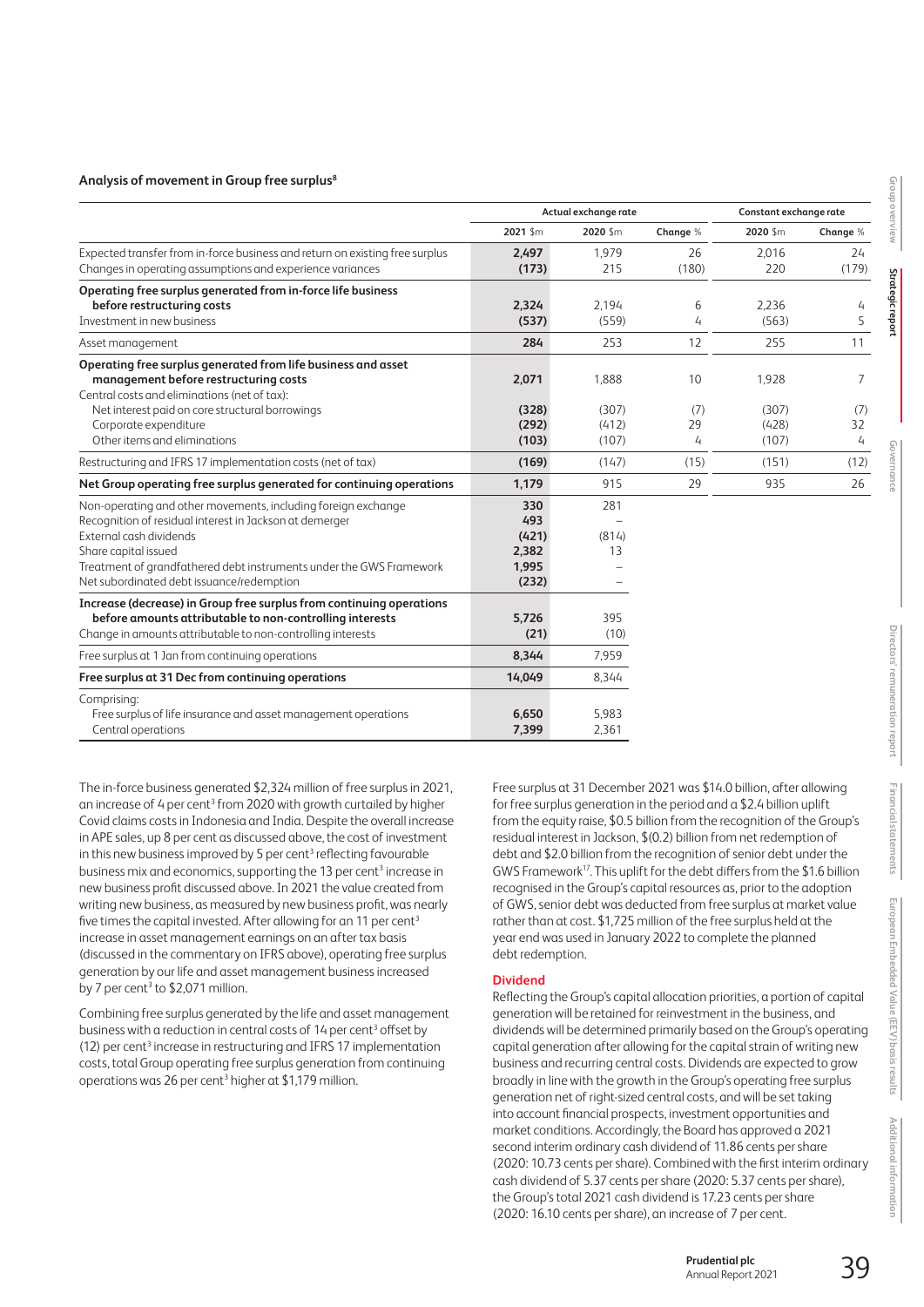## **Group capital position**

Prudential applies the Insurance (Group Capital) Rules set out in the GWS Framework issued by the Hong Kong IA to determine group regulatory capital requirements (both minimum and prescribed levels). The GWS Framework became effective for Prudential upon designation by the Hong Kong IA on 14 May 2021 and replaced the local capital summation method (LCSM) which was used for determination of the 31 December 2020 Group capital position as agreed with the Hong Kong IA. Under the GWS Framework, all debt instruments (senior and subordinated) issued by Prudential plc at 31 December 2021 are included as GWS eligible group capital resources. This includes debt issued at the date of designation which met the transitional conditions set by the Hong Kong IA and have not since been redeemed and debt issued since the date of designation which met the qualifying conditions as set out in the Insurance (Group Capital) Rules. More information is set out in note I(i) of the Additional unaudited financial information.

In the analysis below we have restated the 31 December 2020 LCSM position to reflect the treatment of debt instruments under the GWS Framework. This has increased eligible capital resources by \$1.6 billion compared with the LCSM basis. The 31 December 2020 Group GWS capital results are presented on a Group excluding Jackson basis and are before including the value of the Group's retained interest in Jackson Financial Inc.

At 31 December 2021 the Prudential Group total company GWS capital surplus of eligible group capital resources over the Group Minimum Capital Requirement (GMCR) was \$33.7 billion18, equating to a coverage ratio of 414 per cent (31 December 2020: \$24.8 billion<sup>4</sup>/ 344 per cent). The position at 31 December 2021 includes \$0.4 billion in respect of the 18.4 per cent economic interest in Jackson, being 60 per cent of its fair value at that date, as agreed with the HKIA.

The Group holds material participating business in Hong Kong, Singapore and Malaysia. Alongside the total company GWS capital basis, a shareholder GWS capital basis is also presented, being eligible group capital resources over the GMCR excluding the capital resources and minimum capital requirements of these participating funds. At 31 December 2021 the shareholder GWS capital surplus of total eligible group capital resources over the GMCR was \$13.2 billion<sup>18</sup>, equating to a coverage ratio of 454 per cent (31 December 2020: \$9.4 billion<sup>4</sup> / 370 per cent).

The 31 December 2021 Group GWS capital results do not reflect the redemption of \$1,725 million of sub-ordinated debt in January 2022. If this redemption had been completed as at 31 December 2021 the Group shareholder GWS capital surplus over the GMCR would be \$11.5 billion, equating to a coverage ratio of 408 per cent.

The Group shareholder GWS capital surplus over the GMCR<sup>11</sup> increased by \$3.8 billion since 31 December 2020 to \$13.2 billion at 31 December 2021 (before allowing for the January 2022 debt redemptions). GWS shareholder in-force operating capital generation in the period was \$1.0 billion after allowing for central costs and investment in new business. The impact of non-operating experiences, including market movements, were positive overall and contributed \$0.3 billion to surplus. Corporate transactions, including the equity raise and net debt redemptions and recognition of the Jackson residual interest amongst other items, increased shareholder GWS capital surplus over the GMCR by \$2.9 billion overall and were offset by payment of \$(0.4) billion external dividends in the year. No allowance is made at 31 December 2021 for the 2021 second interim dividend due for payment in May 2022.

The Group's GWS position is resilient to external macro movements as demonstrated by the sensitivity disclosure contained in note I(i) ofthe Additional unaudited financial information, alongside further information on the basis of calculation of the GWS measure.

# **Estimated Group GWS capital position based on Group Minimum Capital Requirement (GMCR)11**

|                                          | 31 Dec 2021             |        |             |      | 31 Dec 2020                    |             |
|------------------------------------------|-------------------------|--------|-------------|------|--------------------------------|-------------|
| Amounts attributable to Prudential plc   | Total Less policyholder |        | Shareholder |      | <b>Total Less policyholder</b> | Shareholder |
| Eligible group capital resources (\$bn)  | 44.4                    | (27.5) | 16.9        | 34.9 | (22.1)                         | 12.8        |
| Group Minimum Capital Requirement (\$bn) | 10.7                    | (7.0)  | 3.7         | 10.1 | (6.7)                          | 3.4         |
| GWS capital surplus (over GMCR) (\$bn)   | 33.7                    | (20.5) | 13.2        | 24.8 | (15.4)                         | 9.4         |
| GWS coverage ratio (over GMCR) (%)       | 414%                    |        | 454%        | 344% |                                | 370%        |

The recent trend to more risk-based capital regimes being adopted in many of the Group's markets is continuing and this impacts on the Group's GWS capital measure, which is underpinned by the local regulatory regimes of the Group's subsidiaries, joint ventures and associates. In Mainland China C-ROSS II has become effective in the first quarter of 2022, the impact of which is not included in the GWS results above.

Further, in February 2022 Prudential Hong Kong Limited, the Group's insurance business in Hong Kong, made an application to the HKIA to early-adopt the new risk-based capital regime. The impact is not reflected in the 31 December 2021 GWS capital position shown above and the Group currently expects to include this change in the GWS capital position as at 30 June 2022, which remains subject to HKIA approval. We intend to disclose the impacts of both these regulatory changes within our 2022 half year financial report as they become effective.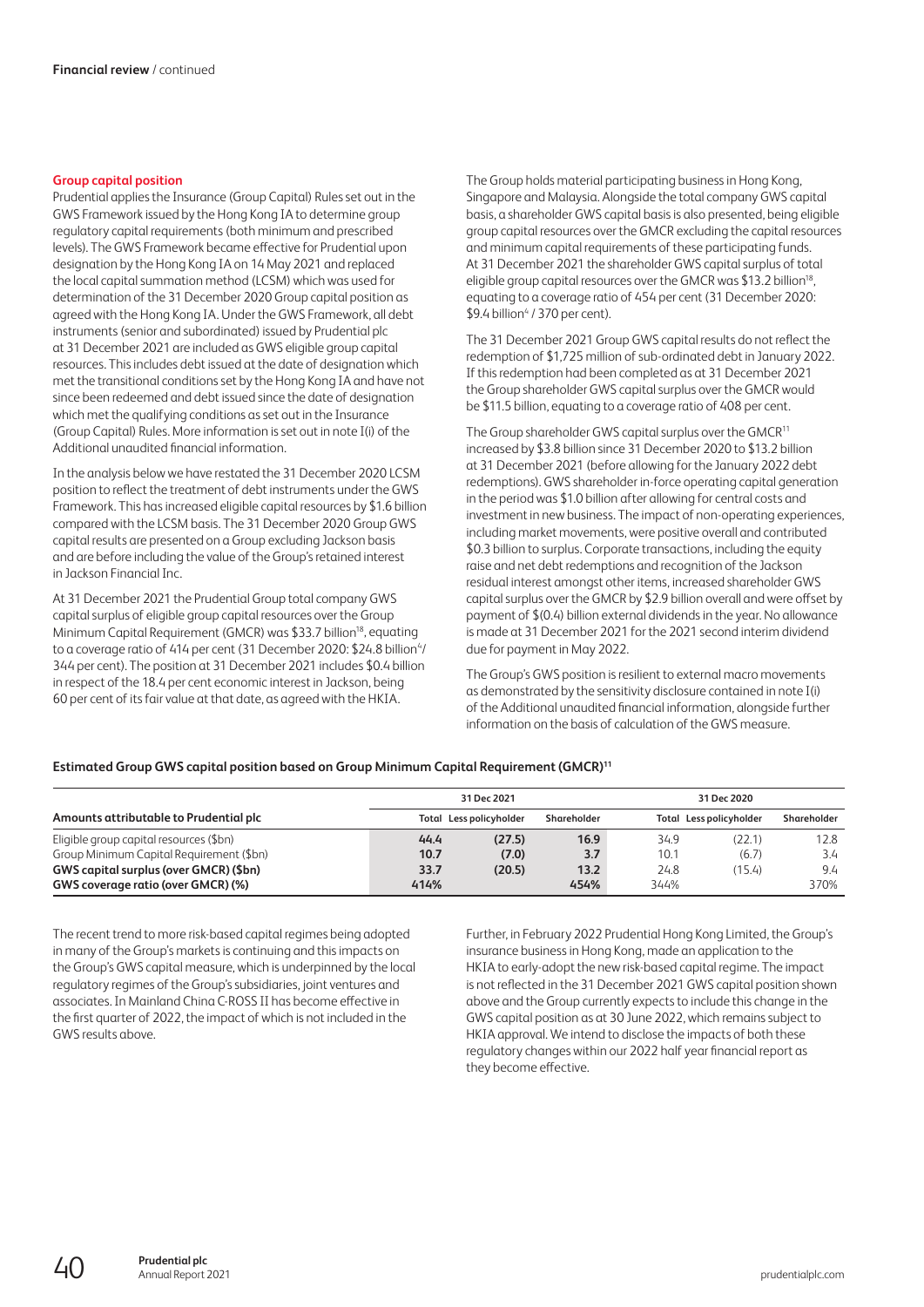# **Capital Management**

The Group monitors regulatory capital, economic capital and rating agency capital metrics and manages the business within its risk appetite by remaining within its economic and regulatory capital limits.

The Group's capital management framework focuses on achieving sustainable, profitable growth and retaining a resilient balance sheet, with a disciplined approach to active capital allocation. The framework comprises the following key elements:

- **>** Sufficient capital is held in each business to meet local regulatory capital requirements, the applicable capital requirements under the GWS Framework and the Group's risk appetite to ensure that commitments made to customers can be fulfilled in stress scenarios;
- **>** Sufficient resources are held centrally to provide a capital buffer to support businesses in stress scenarios and to provide liquidity to service debt and other central expenses (including central payments for bancassurance distribution agreements and restructuring costs);
- **>** Both organic and inorganic opportunities are assessed by reference to expected shareholder returns and payback periods, relative to risk-adjusted hurdle rates which are set centrally. The assessment for inorganic investments also considers a range of other factors including the strategic rationale for the investment, the extent of diversification with existing risks in the Group, experience in managing similar businesses in the Group, the level of control or reliance on third parties (eg via joint ventures and co-investments) to achieve the intended shareholder returns, and the level of uncertainty in financial projections. Assessment of these opportunities is also reviewed and approved centrally within the Group's governance framework in order to maintain a rigorous approach to capital allocation;
- **>** Reflecting the Group's capital allocation priorities, a portion of capital generation will be retained for reinvestment in the business, and dividends will be determined primarily based on the Group's operating capital generation after allowing for the capital strain of writing new business and recurring central costs; and
- **>** To the extent that surplus capital arises which is not required to support organic and inorganic growth opportunities, consideration will be given to returning capital to shareholders.

Borrowings of shareholder-financed businesses

Net core structural borrowings of shareholder-financed

## **Net core structural borrowings of shareholder-financed businesses**

## for a proportion of the surplus within the Group's with-profits funds. We estimate the Moody's total leverage at 31 December to be 26 per cent and if the further debt redemptions of \$1,725 million in January 2022 had been completed as at 31 December 2021, we estimate that this figure would have been 21 per cent.

Prudential is targeting a Moody's total leverage ratio of around 20 to 25 per cent over the medium term. Prudential may operate outside this range temporarily to take advantage of growth opportunities with attractive risk-adjusted returns as they arise, while still preserving its strong credit ratings.

On 4 October 2021, Prudential plc completed the issuance of new share capital on the Hong Kong Stock Exchange, resulting in net proceeds and an increase in shareholders' equity of \$2,374 million. The proceeds

debt instruments of \$1,250 million in December 2021 and \$1,000 million in January 2022, with the remaining proceeds contributing to Prudential's central stock of capital and liquidity. This use of proceeds is consistent with the intended use of proceeds previously disclosed in Prudential's prospectus for this equity raise. In November, 2021 the Group issued a \$1,000 million 2.95 per cent debt instrument, the proceeds of which have been utilised in part to redeem a \$725 million 4.375 per cent debt instrument in

At 31 December 2021, the Group's net gearing ratio as defined in the table below was 13 per cent, reflecting the issue of share capital in October 2021, the issue of debt in November 2021 and redemption of debt in December 2021 but excluding the redemptions completed in January 2022. The Group manages its leverage on a Moody's total leverage basis, which differs from the above by taking into account gross debt, including commercial paper, and also allows

**Financing and liquidity**

January 2022.

Prudential seeks to maintain its financial strength rating with applicable credit rating agencies which derives, in part, from its high level of financial flexibility to issue debt and equity instruments, which is intended to be maintained and enhanced in the future.

**IFRS basis**

**Mark-to-market value**

**31 Dec 2021** \$m **31 Dec 2020** \$m

**EEV basis** 

of this equity issue have been used to enhance Prudential's financial flexibility in light of the breadth of opportunities to invest for growth. Specifically, the proceeds have been utilised to redeem high coupon

**Group overview**

Group overview

**Strategic report**

Strategic repor

**EEV basis** 

**Additional information**

Additional informatior

\* Net core structural borrowings from continuing operations as proportion of IFRS shareholders' equity from continuing operations plus net core structural borrowings from continuing operations, asset out in note II of the Additional unaudited financial information.

businesses **2,555 438 2,993** 5,170 885 6,055

Net gearing ratio\* **13%** 28%

from continuing operations **6,127 438 6,565** 6,383 795 7,178 Discontinued operations – Jackson Surplus Notes **– – –** 250 90 340 Total borrowings of shareholder-financed businesses **6,127 438 6,565** 6,633 885 7,518 Less: holding company cash and short-term investments **(3,572) – (3,572)** (1,463) – (1,463)

**IFRS basis**

**Mark-to-market value**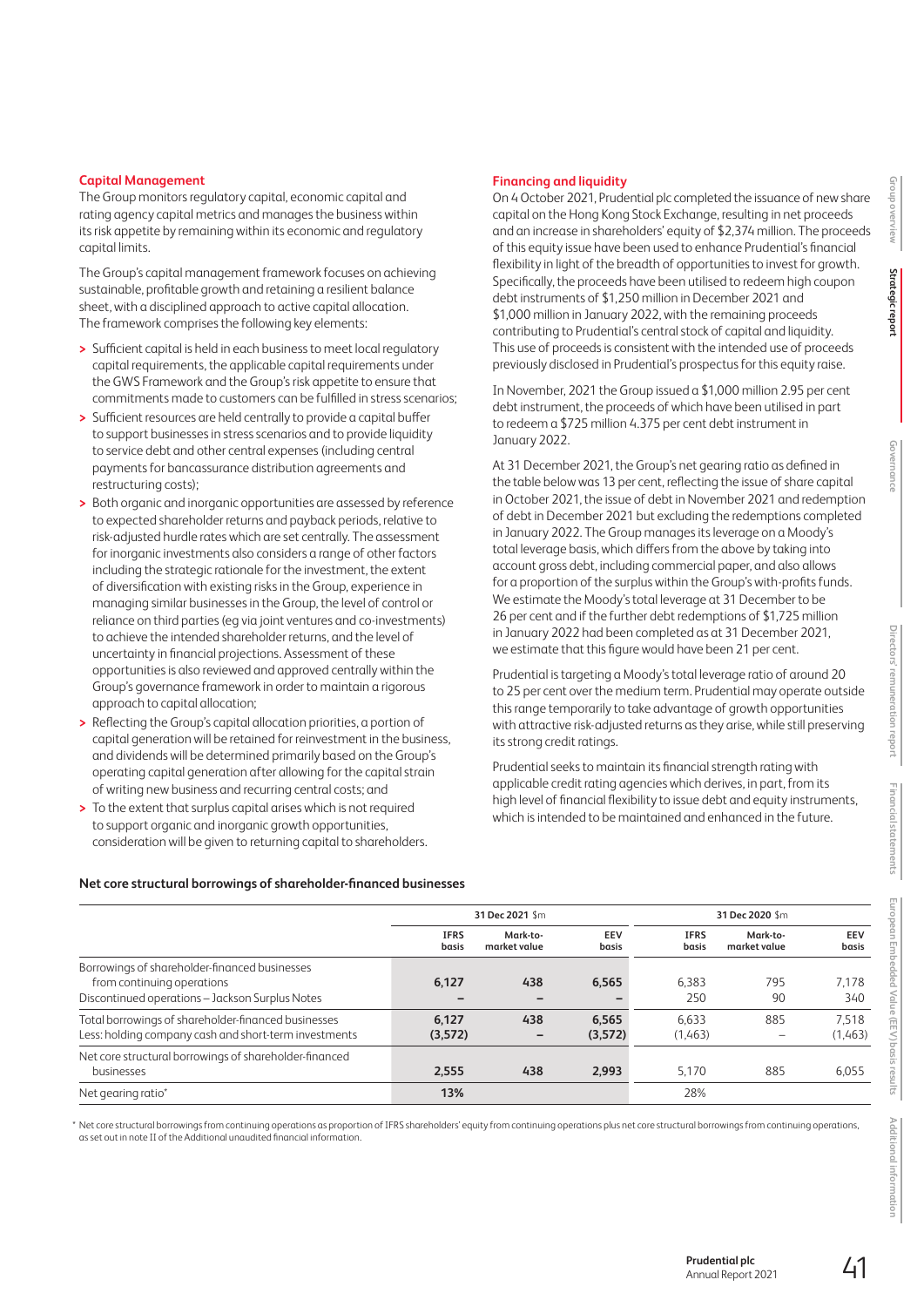The total borrowings of the shareholder-financed businesses from continuing operations were \$6.1 billion at 31 December 2021 (31 December 2020: \$6.4 billion<sup>4</sup>). The Group had central cash resources of \$3.6 billion at 31 December 2021 (31 December 2020: \$1.5 billion<sup>4</sup>), resulting in net core structural borrowings of the shareholder-financed businesses of \$2.6 billion at end of December 2021 (31 December 2020: \$4.9 billion for continuing operations<sup>4</sup>). We have not breached any of the requirements of our core structural borrowings nor modified any of their terms during 2021. Net core structural borrowings include a \$350 million bank loan which the Group is currently considering refinancing.

In addition to its net core structural borrowings of shareholder-financed businesses set out above, the Group is able to access funding via the medium-term note programme, the US shelf programme (the platform for issuance of SEC registered bonds in the US market), a commercial paper programme and committed revolving credit facilities. All of these are available for general corporate purposes. Proceeds from the Group's commercial paper programme are not included in the holding company cash and short-term investment balance.

Prudential plc has maintained a consistent presence as an issuer in the commercial paper market for the past decade and had \$500 million in issue at 31 December 2021 (31 December 2020: \$501 million<sup>4</sup>).

As at 31 December 2021, the Group had a total of \$2.6 billion of undrawn committed facilities, expiring in 2026. Apart from small drawdowns to test the process, these facilities have never been drawn, and there were no amounts outstanding at 31 December 2021.

# **Cash remittances**

# **Holding company cash flow19**

|                                                                                | Actual exchange rate |         |          |
|--------------------------------------------------------------------------------|----------------------|---------|----------|
|                                                                                | 2021 \$m             | 2020 Sm | Change % |
| <b>From continuing operations</b>                                              |                      |         |          |
| Insurance and asset management business                                        | 1,451                | 877     | 65       |
| Other operations                                                               |                      | 55      | (100)    |
| Net cash remitted by businesses                                                | 1,451                | 932     | 56       |
| Net interest paid                                                              | (314)                | (294)   | (7)      |
| Tax received                                                                   |                      | 94      | (100)    |
| Corporate activities <sup>20</sup>                                             | (322)                | (432)   | 25       |
| Centrally funded recurring bancassurance fees <sup>21</sup>                    | (176)                | (220)   | 20       |
| <b>Total central outflows</b>                                                  | (812)                | (852)   | 5        |
| Holding company cash flow before dividends and other movements                 | 639                  | 80      |          |
| Dividends paid                                                                 | (421)                | (814)   |          |
| Operating holding company cash flow after dividends but before other movements | 218                  | (734)   |          |
| Issuance and redemption of debt for continuing operations                      | (255)                | 983     |          |
| Hong Kong public offer and international placing                               | 2,374                |         |          |
| Other corporate activities relating to continuing operations <sup>21</sup>     | (199)                | (954)   |          |
| UK and Europe demerger costs                                                   |                      | (17)    |          |
| US demerger costs                                                              | (30)                 | (20)    |          |
| <b>Total other movements</b>                                                   | 1,890                | (8)     |          |
| Total holding company cash flow                                                | 2,108                | (742)   |          |
| Cash and short-term investments at the beginning of the year                   | 1,463                | 2.207   |          |
| Foreign exchange and other movements                                           |                      | (2)     |          |
| Cash and short-term investments at the end of the year                         | 3,572                | 1,463   |          |